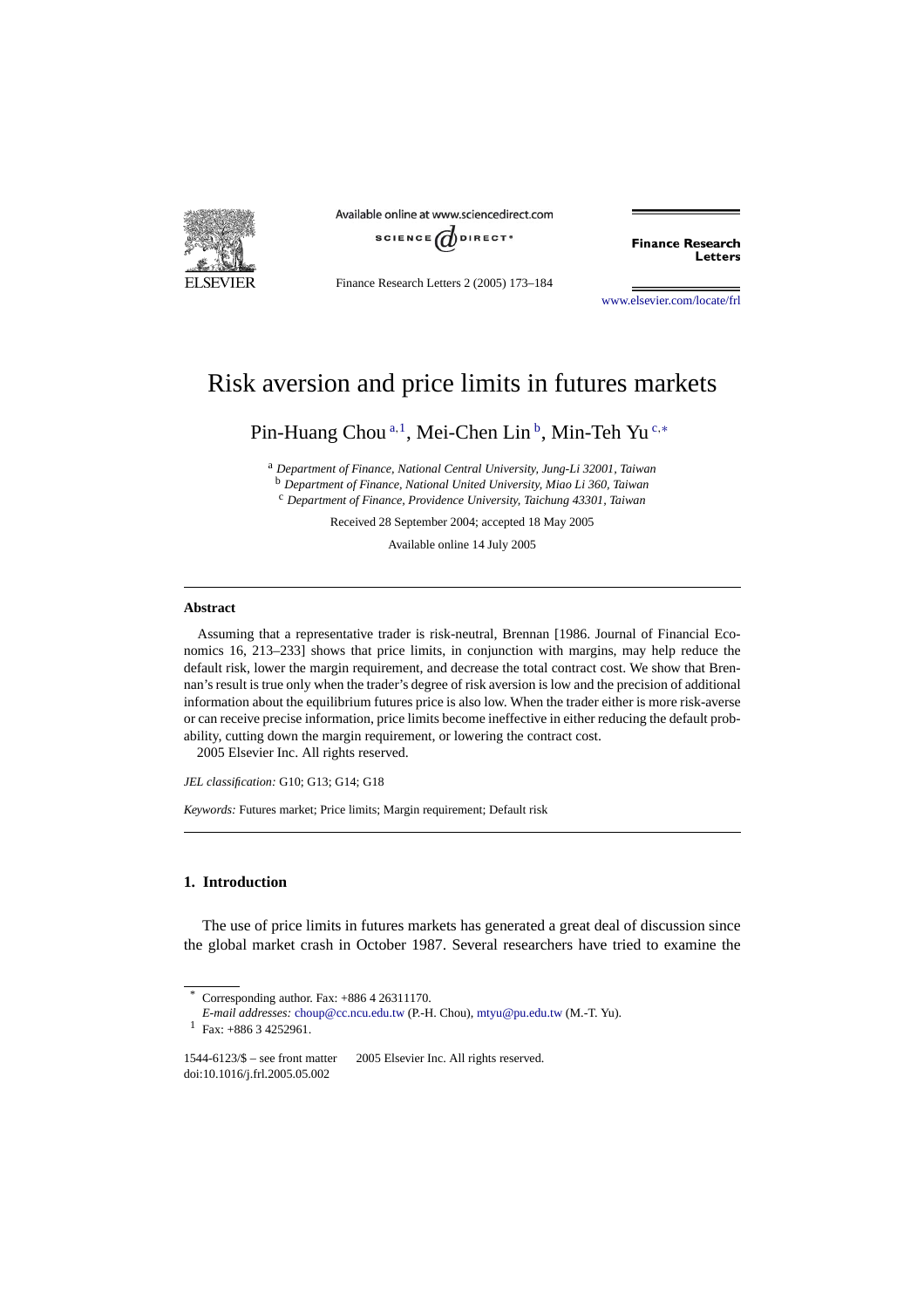impact and effectiveness of price limits, either empirically or theoretically. In essence, price limits are designed to reduce the total cost for market participants by serving as a price stabilization mechanism to assure the proper operation of futures markets. Their impact on the operation of markets, however, is still under debate.

Advocates and supporting evidence suggest that price limits prevent extreme price movements and provide a cooling-off period during events of overreaction (e.g., [Ma et](#page--1-0) [al., 1989; Greenwald and Stein, 1991;](#page--1-0) and [Arak and Cook, 1997\)](#page--1-0). Furthermore, since price limits constrain the price change in a trading period, they may serve to reduce the potential default risk in futures contracts [\(Brennan, 1986\).](#page--1-0)

Opponents to price limits contend that the imposition of price limits, instead of stabilizing price changes, may actually impede the price discovery process by preventing the price from reaching its equilibrium level effectively. The view that price limits serve nothing, but merely slow down the price adjustment process, has also gathered many proponents and supporting evidence (e.g., [Telser, 1981; Figlewski, 1984; Miller et al., 1987;](#page--1-0) [Lehmann, 1989; Fama, 1989; Kim and Rhee, 1997\)](#page--1-0). It is also argued that price limits may impose additional risks on market participation, because they prohibit mutually beneficial trades at prices outside the limits (e.g., [Ackert and Hunter, 1994\)](#page--1-0). A final argument against price limits is that they may have a "magnet effect." This is because traders, for fear of losing liquidity and being locked in a position, may rush to protect themselves through active trading. As a result, when the price is close to a limit, the trading volume will be heavy and the price limit rule will serve as a magnet that further pulls the price even closer to the limit (e.g., [Lee et al., 1994; Subrahmanyam, 1994;](#page--1-0) and [Harris, 1997\)](#page--1-0).

Some researchers have tried to examine whether the use of price limits, in conjunction with margin requirements, can improve the efficiency of the futures markets. [Telser \(1981\)](#page--1-0) and [Figlewski \(1984\)](#page--1-0) point out that price limits cannot substitute for margins since they, though lengthening the time it takes to adjust to a new equilibrium, do not reduce the size of price change. On the other hand, [Ackert and Hunter \(1994\)](#page--1-0) argue that price limits can decrease the margin that brokers and exchanges require since repressing prices reduces the probability of default resulting from unfavorable price movements and thus lowers the risks.2

Assuming that a representative trader is risk-neutral, [Brennan \(1986\)](#page--1-0) shows that price limits, in conjunction with margins, may help reduce the default risk, lower the margin requirement, and decrease the total contract cost. Intuitively, price limits provide a mechanism that obscures the exact amount of the loss incurring to the trader when price limits are triggered. Being uncertain about the magnitude of the loss, a risk-neutral trader bases his decision on the expected loss, conditional on the information of a limit move. He will adhere to his position if the expected loss is less than the effective margin, and will renege otherwise. Thus, there exist conditions in which certain combinations of price limits and margin requirement may improve the operation of the market. However, Brennan also indicates that the effectiveness of price limits disappears when the trader can obtain precise information derived from other markets such as the spot market. He predicts that price

 $2$  In a different dimension, there is a rich amount of literature on margin setting (e.g., [Gay et al., 1986; Edwards](#page--1-0) [and Neftci, 1988\)](#page--1-0) and the impact of margin on trading activities (e.g., [Fishe et al., 1990; Adrangi and Chatrath,](#page--1-0) [1999\)](#page--1-0).